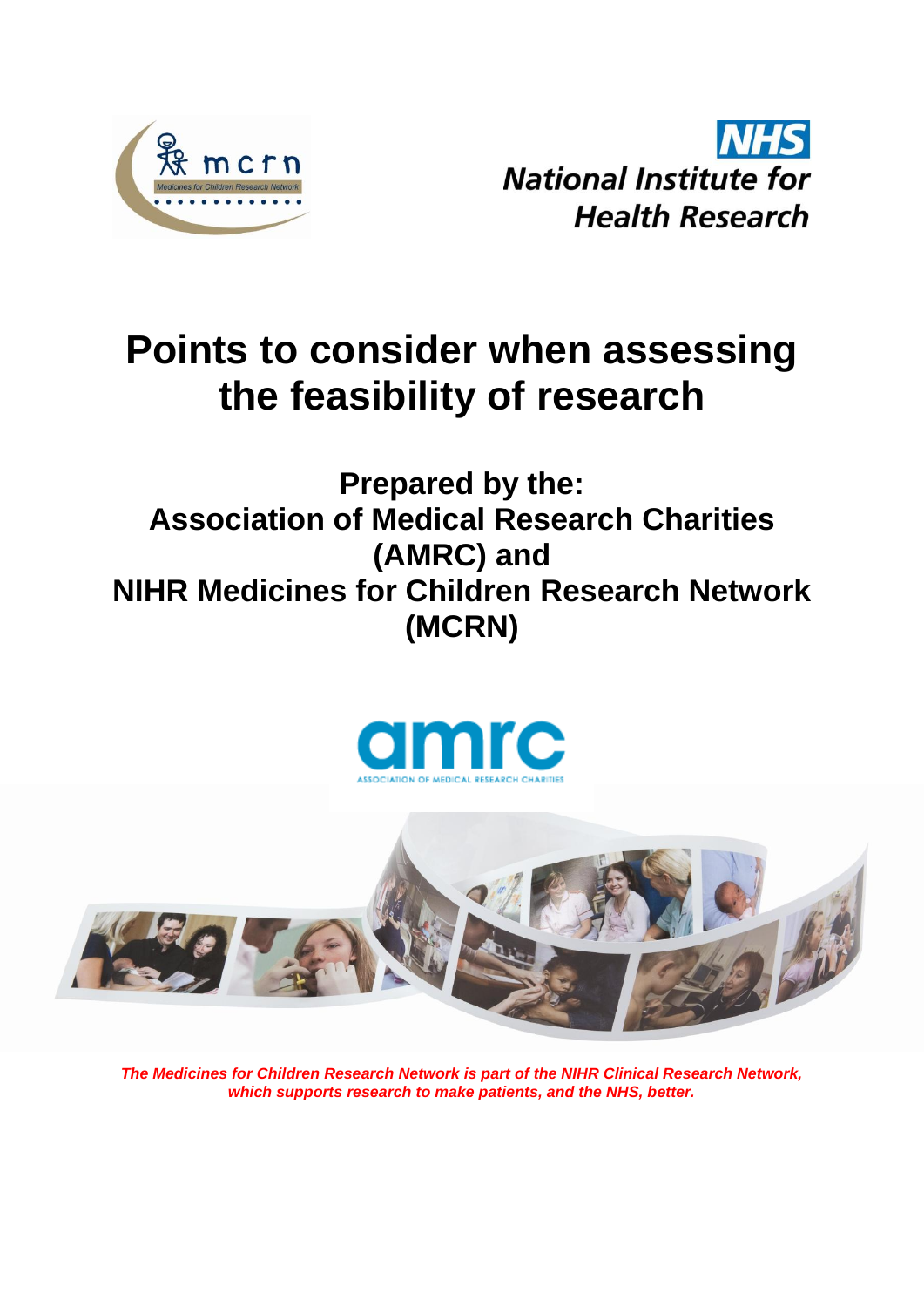### **1. Introduction**

Many clinical studies fail to recruit sufficient numbers of participants, which wastes valuable resources and time and can delay treatments becoming available to patients. Incomplete recruitment to studies leads to significant opportunity costs. Rigorous assessment of feasibility for studies being put forward for funding is one way of increasing the likelihood that the studies run in the NHS are well designed and likely to deliver to time and to target. Equally, a record of running successful studies that answer the key research question is a strong metric of success for funders.

This document contains some pointers for funders who review clinical research studies to assist in the grant review process. In this document, we define feasibility assessments as paper or IT-based exercises to gather information from staff, families or data systems on clinical relevance, participant numbers, logistics at sites and other factors, in contrast to clinically-based feasibility studies, pilot studies and large-scale trials etc.

This document was prepared by the NIHR Medicines for Children Research Network (MCRN) and the Association of Medical Research Charities (AMRC). Given MCRN's involvement, the document includes pointers for research involving children, but other points also apply to research in other age groups. The MCRN with the NIHR Paediatrics (Non-Medicines) Specialty Group and other NIHR Clinical Research Networks (CRNs) are pleased to support feasibility assessments and can offer assistance to researchers and funders from early design stages right through to the completion of studies.

#### **2. The importance of feasibility assessments**

Feasibility assessments are used to determine whether a research study is likely to be delivered successfully, taking into account the practical aspects of managing the project. The most obvious question to be asked is: can sufficient numbers of patients be recruited within a timeframe that is consistent with the available funding? However feasibility assessments are not just about numbers, and can be used to assess the relevance and intensity of the study for participants and the study team.

A robust feasibility assessment will help identify possible problems with recruitment and may highlight logistical challenges that may face sites involved with the study. Feasibility assessments also identify aspects of research that need detailed planning. This allows contingency planning, including the identification of worst case scenarios.

Ideally, feasibility assessments involving potential investigator sites should be conducted at an early stage to help inform all aspects of the study design. However, assessments may need to be repeated because clinical practice can change over the timescale needed to generate a good grant application for a clinical interventional study. An example is a study looking at treatment for sepsis that was undermined during development by the introduction of a vaccination programme, which led to a dramatic reduction in patients with the form of sepsis under investigation.

It is instructive to consider how commercial sponsors approach these problems. Commercial sponsors often have considerably more money to invest than public funders and the opportunity costs for public funders of unsuccessful research may be significantly greater than for commercial sponsors. Nevertheless, commercial sponsors often take great care over feasibility work. Commercial sponsors conduct detailed feasibility assessments for sites wishing to take part in their studies. Sites are selected only if they can demonstrate that they can recruit sufficient numbers of participants.

While it might not be possible to accurately predict recruitment targets (e.g. infectious disease cases, consent rates etc.) all possible efforts should be undertaken to assess feasibility. Validated estimates should be used whenever possible. Funders should use feasibility assessments to set targets.

Feasibility assessments cost time and money, but this may be a wise investment prior to committing much larger sums. Well designed assessments give added value, particularly in conditions and populations that have been underserved by research in the past. Feasibility assessments can identify unnecessary variations in access to care or the nature of care delivered.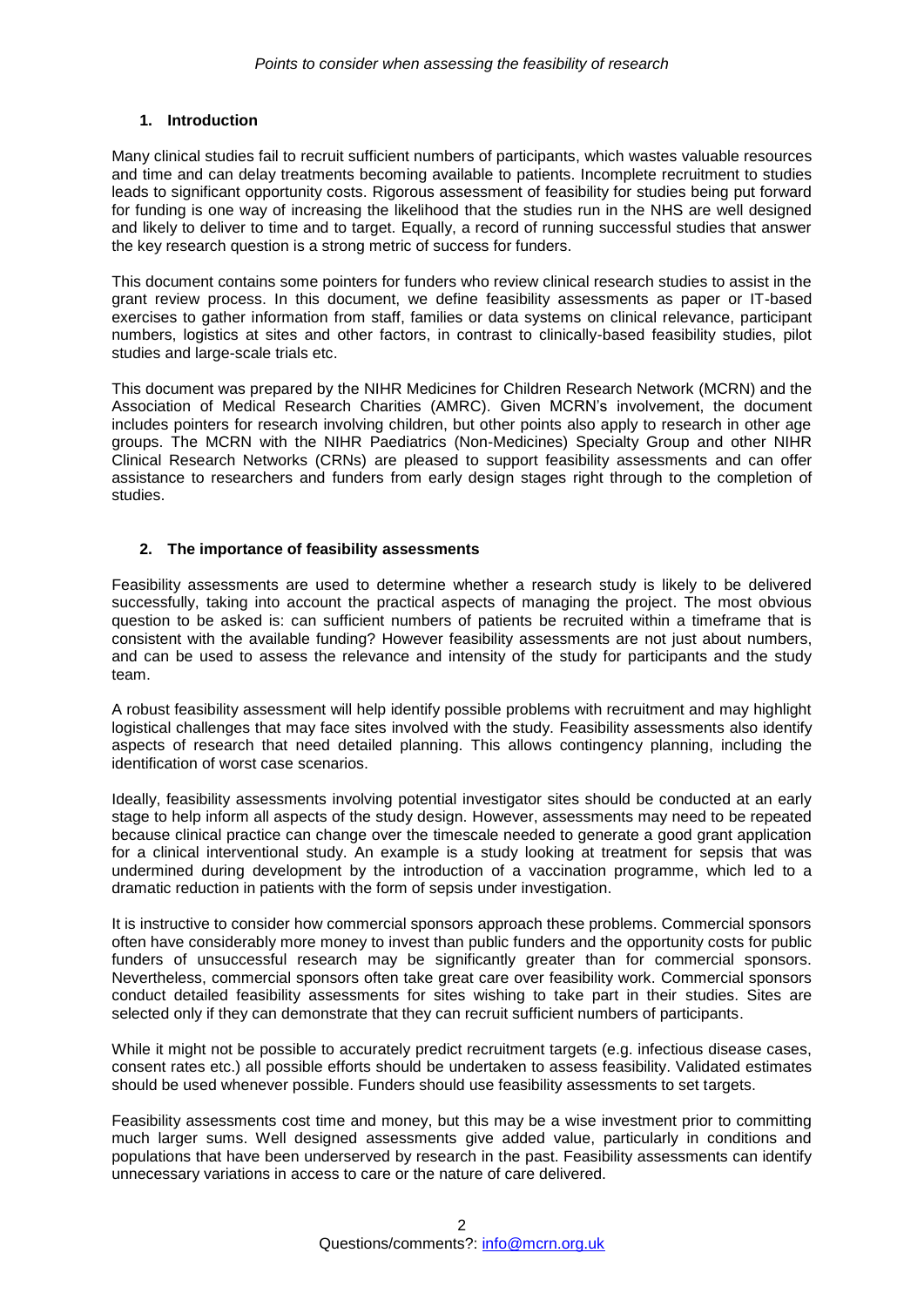# **3. Engaging with the National Institute for Health Research (NIHR)**

The NIHR provides many opportunities for researchers to conduct their research in the NHS. Grant applicants are encouraged to engage with NIHR groups to maximise their chances of delivering a successful project. Inclusion on the NIHR CRN portfolio is essential to gain access to support during study set up and implementation. Some aspects of support relating to study development can be accessed prior to inclusion/adoption to the NIHR portfolio. The MCRN assists with study development and delivery, including feasibility assessments and is pleased to work with the Association of Medical Research Charities (AMRC) partners and other funders. The MCRN includes the following infrastructure/groups to support studies:

- MCRN Coordinating Centre a central point of contact that provides access to MCRN infrastructure and support
- Clinical Study Groups (CSGs) specialty teams of experienced investigators, nurses, pharmacists and parents/carers that provide expertise on study design and development (both for medicines and non-medicines studies). Input from children can also be obtained
- Clinical Trials Units (CTUs) dedicated paediatric trials units support all aspects of study design and management, ensuring that protocols are child and family friendly
- Local Research Networks (LRNs) and Comprehensive LRNs (CLRNs) provide support for study conduct across England

Please email [info@mcrn.org.uk](mailto:info@mcrn.org.uk) to discuss how MCRN can help. Support for non-medicines studies is also available via the NIHR Paediatrics Specialty Group (please email [paediatrics@nihr.ac.uk\)](mailto:paediatrics@nihr.ac.uk).

Other NIHR support includes:

- NIHR Research Design Service provide expertise in developing grant applications
- Research Passport for NHS and non NHS staff working across NHS organisations
- Central System for Gaining NHS Permission (CSP) single point of entry for gaining NHS permissions
- Training Good Clinical Practice (GCP) and other training is available

# **4. Key questions**

During the grant review process, it may be useful to consider asking detailed questions below about the practical aspects of the study. Experience has shown that studies that run into difficulties often have problems that could have been spotted in advance. A detailed feasibility assessment conducted early on in the development of the project can answer many of the questions. Data used in costings should be based on a clear specification of the project and its tasks. Ideally, the specifications and costings should be based on explicit data and should be validated by people not in the research team.

#### *Clinical relevance*

- 1. Does the study have the support/interest of the relevant clinical community, as well as any patient support groups/charities?
- 2. For interventional studies, is the study compatible with current UK practice: is there sufficient consistency in practice across sites (e.g. is the control/comparator, treatment schedule etc. appropriate)?
- 3. Does the Chief Investigator have adequate expertise, experience and time to lead the study? Evidence of linkage with NIHR infrastructure would help. Expertise in the subject area is NOT in itself evidence of sufficient expertise to deliver a clinical study.

# *Participant numbers*

- 1. What evidence is there that sufficient participants can be recruited at the proposed sites? The number of people who attend a particular clinic or other setting with the condition of interest may by itself be insufficient evidence. It may be helpful to see detailed audit figures if available confirming that there are sufficient participants who meet the inclusion criteria for the proposed project.
- 2. Do local, regional or national patient databases exist to facilitate the identification and recruitment of participants?
- 3. What percentage of eligible participants is likely to enrol to the study? Many interventional studies will recruit at approximately 30-50% of all eligible patients. Higher figures can be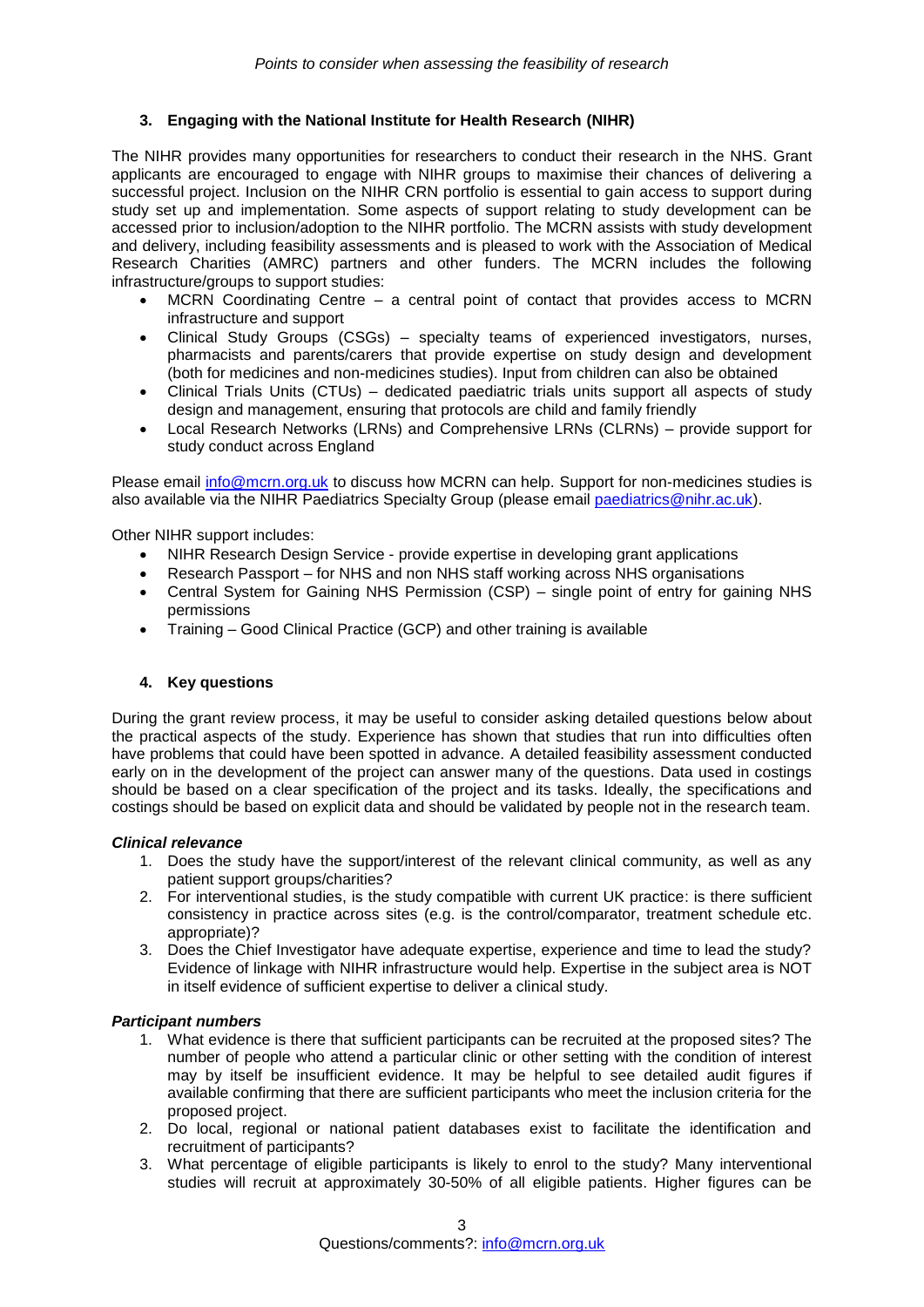achieved for serious conditions soon after diagnosis or first treatment. Lower figures can be expected once a condition is established. It is possible to recruit to studies that have no direct benefit to the participants (including neonates), but these studies may recruit 5-10% of eligible patients (or less) and require the investigators to set aside time to find patients and families who are willing to participate. Are there factors that make refusal more likely (e.g. more visits than normal care, additional interventional procedures required etc.)?

- 4. In which clinical setting are eligible participants usually seen; primary, secondary, tertiary care or mental health services, and do recruiting sites have easy access to participants from these settings (i.e. are participants seen by recruiting sites or will they be referred)?
- 5. Will participants also need to be recruited from outside the NHS (e.g. schools, SureStart, direct advertising) and if so, what strategies and resources will be needed to achieve this? Have representatives from these organisations been explicitly included in the study team?
- 6. Are there any on-going or planned studies that could conflict with the study and limit recruitment at sites?
- 7. How will investigator sites be selected, will they be/have they been chosen based on robust feasibility? If sites have not been pre-selected, is the study likely to be of interest to sufficient numbers of investigators?
- 8. Has a pilot of the study taken place and would it be appropriate for this to be carried out before embarking on a larger project?

#### *Logistics at site*

- 1. How many sites need to be involved? Will participants receive all relevant care at the recruiting sites or will continuing and shared care sites be involved? Have all care sites been included in the feasibility studies?
- 2. How many proposed sites have access to support via a local MCRN/CLRN team and/or is this study best supported within a Clinical Research Facility (especially relevant when frequent sampling or measurements are required, e.g. pharmacokinetic studies)?
- 3. If the study protocol deviates significantly from normal practice, are investigator sites able to accommodate this in terms of:
	- a. Clinical time can the investigator/clinical team accommodate study visits and procedures?
	- b. Facilities is there sufficient space available to run the study?
	- c. Equipment do sites have the equipment needed e.g. fridges, freezers, non standard equipment?
	- d. Pharmacy support can the department manage study drugs as required?
	- e. Laboratory support can the department handle the samples, provide any out of hours cover needed etc?
	- f. Radiology support is there capacity for additional imaging?
	- g. Excess treatment costs these should be negotiated through current NHS care funding, but this issue can be a significant block for studies
	- h. Assessment of study outcomes
- 4. Has the study team scoped the requirements for training? Training can be generic or trialspecific. Some, but not all, people contributing to studies need to complete generic training in GCP. All staff involved in studies need to have training about their roles. Which staff at the proposed investigator sites (i.e. the clinical and research team supporting the study and any others involved such as labs or pharmacy) require training in GCP, study procedures etc.? If they do require training, is there agreement that they can be released to carry this out and is enough training available locally? How will training be resourced? Is high staff turnover anticipated during the study period?
- 5. Do sites have child-friendly facilities, e.g. play areas, play specialists?
- 6. Do sites have family-friendly facilities, e.g. crèche if long visits are needed?
- 7. Do sites have experience of children's studies? Can assessments, blood sampling, etc. be managed appropriately by experienced staff? Can support be provided by MCRN/CLRNs?